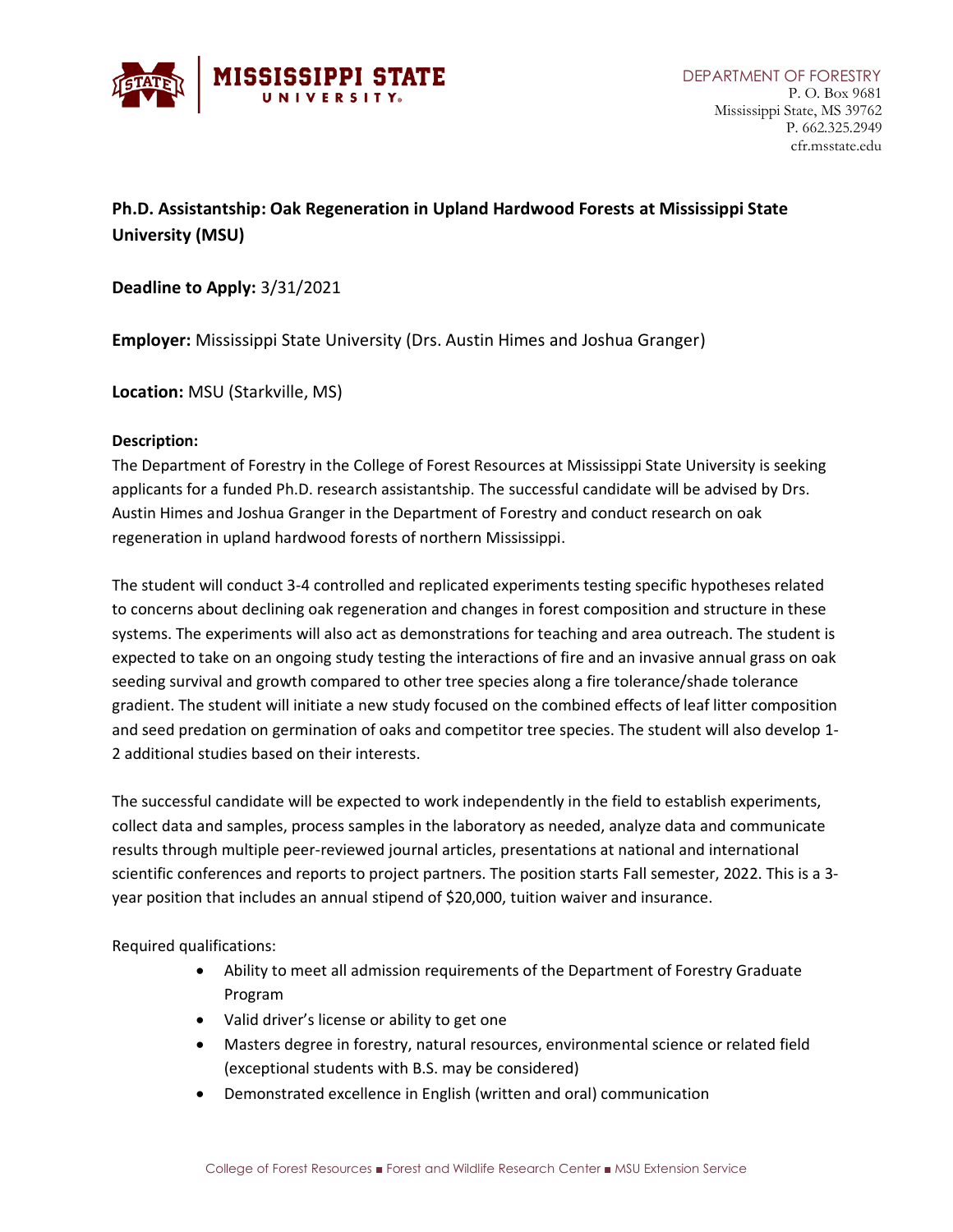

- Willingness to drive long distances for field work with multiple consecutive overnight stays
- Ability to walk long distances encumbered with 30+ pounds of gear and conduct field research in challenging conditions

Interested candidates should email Drs. Austin Himes [\(austin.himes@msstate.edu\)](mailto:austin.himes@msstate.edu) and Joshua Granger [\(joshua.j.granger@msstate.edu\)](mailto:joshua.j.granger@msstate.edu) a cover letter explaining your interest and qualifications for the position, a resume/CV, unofficial transcripts, and contact information for 3 references. If you have taken the GRE general test, please provide your unofficial results with your resume/CV.

Preferred qualifications:

- Experience or willingness to learn R-statistical software
- Experience writing peer-reviewed journal publications
- Experience with experimental design and quantitative analysis
- Experience or understanding of forest ecology and/or silviculture

Successful applicants will be required to apply to the Graduate School at Mississippi State University. Review of applications will begin immediately and continue until the position is filled. The application deadline for 2022 fall enrollment is August 1 (domestic) and May 1 (international).

MSU is an equal opportunity employer, and all qualified applicants will receive consideration for employment without regard to race, color, religion, ethnicity, sex (including pregnancy and gender identity), national origin, disability status, age, sexual orientation, genetic information, protected veteran status, or any other characteristic protected by law. We always welcome nominations and applications from women, members of any minority group, and others who share our passion for building a diverse community that reflects the diversity in our student population.

In compliance with the ADA Amendments Act (ADAAA), if you have a disability and would like to request an accommodation in order to apply for a position with Mississippi State University, please contact the Department of Human Resources Management at telephone: (662) 325-3713 or [ada@hrm.msstate.edu.](mailto:employment@hrm.msstate.edu)

If you have any questions regarding this policy, contact the Department of Human Resources Management at (662) 325-3713 or [ada@hrm.msstate.edu.](mailto:employment@hrm.msstate.edu) Upon request, sections of this job listing are available in large print, and readers are available to assist the visually impaired